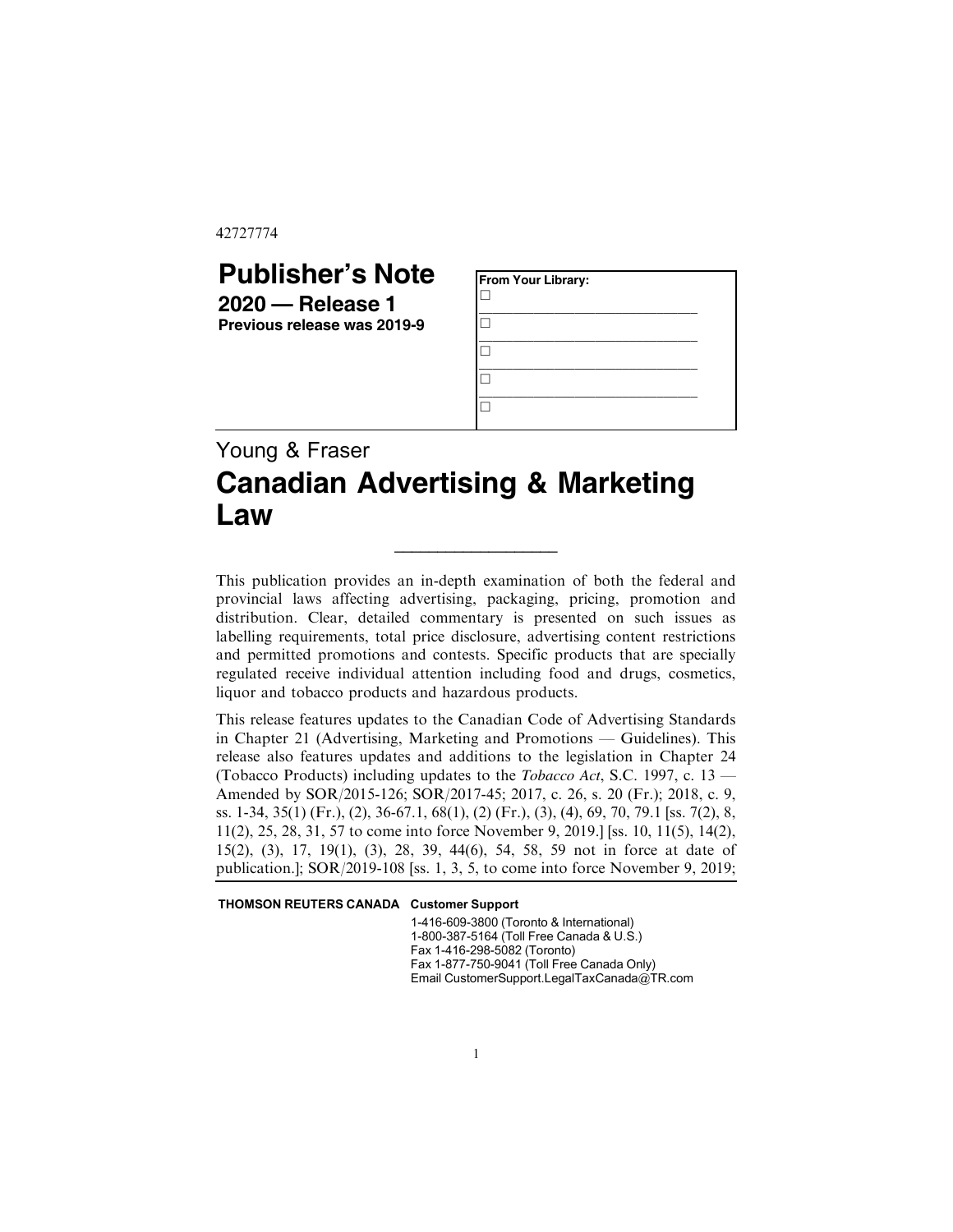ss. 2, 4 to come into force November 9, 2020.] *[Note: The title of this Act was changed from "Tobacco Act" to "Tobacco and Vaping Products Act" by 2018, c. 9, s. 2.]*, updates to the Tobacco Access Regulations, SOR/99-93 — Amended by m. S.C. 2018, c. 9, s. 77(3)(e), updates to the Tobacco Products Information Regulations, SOR/2000-272 — Amended by SOR/2016-105; S.C. 2018, c. 9, s. 77(3)(g); SOR/2019-64, ss. 46, 47; SOR/2019-107, s. 81, updates to the Tobacco Products Labelling Regulations (Cigarettes and Little Cigars), SOR/2011-177 — Amended by S.C. 2018, c. 12, s. 113; SOR/2019-107, ss. 82-88, the addition of the Regulations Excluding Certain Vaping Products Regulated under the Food and Drugs Act from the Application of the Tobacco and Vaping Products Act, SOR/2018-133, the addition of the Tobacco Products Regulations (Plain and Standardized Appearance), SOR/2019-107. This release also features updates to the Remedies Table — Violations of Unsolicited Telecommunications Rules in Chapter 28A (Telecommunications).

## **Highlights**

- . **Advertising, Marketing and Promotions Guidelines Ad Standards — Canadian Code of Advertising Standards —** The *Canadian Code of Advertising Standards* was developed to promote the professional practice of advertising, and was first published in 1963. It is reviewed and revised periodically to keep it contemporary. The Code is administered by Advertising Standards Canada. Ad Standards is the industry body committed to creating and maintaining community confidence in advertising. The Code sets the criteria for acceptable advertising and forms the basis upon which advertising is evaluated in response to consumer complaints and complaints between advertisers. It is widely endorsed by advertisers, advertising agencies, media that exhibit advertising, and suppliers to the advertising process. Ad Standards discontinued the Special Interest Group Complaint Procedure in April 2019, in recognition of the sophistication of many public interest advocacy groups and marketing boards as advertisers in their own right. Where a complaint about an advertisement is submitted by, or on behalf of, an entity that represents one or more other individuals or entities, and that entity or its members are "advertisers" as defined under the Code, the complaint will be administered under Ad Standards' Advertising Dispute Procedure. Complaints about an advertisement that are submitted by individuals, or a group of individuals, who are not "advertisers" will be administered under the *Consumer Complaint Procedure*.
- . **Remedies Table Violations of Unsolicited Telecommunications Rules —** Pursuant to section 72.07 of the *Telecommunications Act*, the